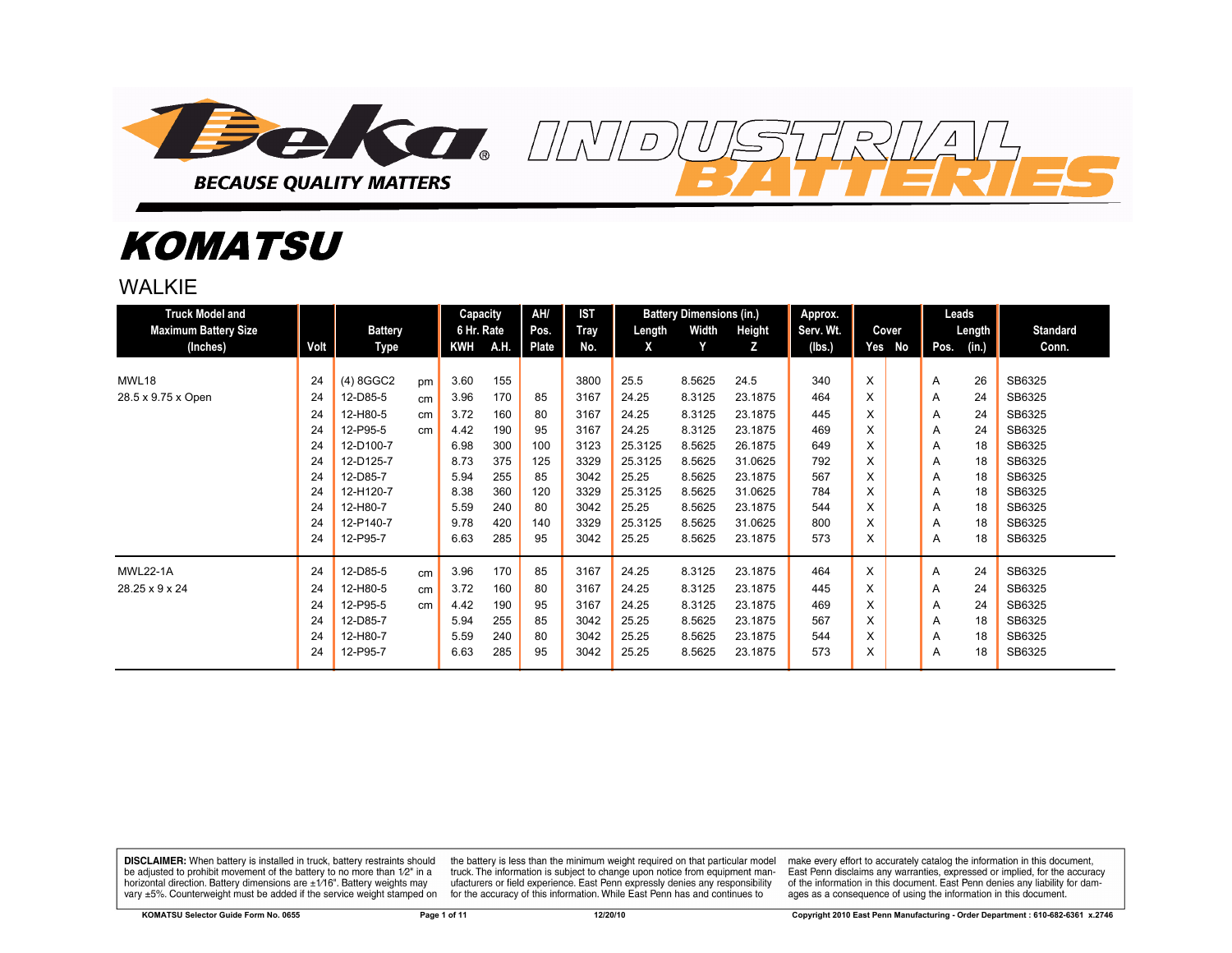# WALKIE (continued)

| <b>Truck Model and</b>      |          |                         |    | Capacity       |            | AH/       | <b>IST</b>   |                    | <b>Battery Dimensions (in.)</b> |                 | Approx.      |           |        | Leads    |                  |
|-----------------------------|----------|-------------------------|----|----------------|------------|-----------|--------------|--------------------|---------------------------------|-----------------|--------------|-----------|--------|----------|------------------|
| <b>Maximum Battery Size</b> |          | <b>Battery</b>          |    | 6 Hr. Rate     |            | Pos.      | <b>Tray</b>  | Length             | Width                           | <b>Height</b>   | Serv. Wt.    | Cover     |        | Length   | <b>Standard</b>  |
| (Inches)                    | Volt     | <b>Type</b>             |    | <b>KWH</b>     | A.H.       | Plate     | No.          | X                  | Y                               | z               | (lbs.)       | No<br>Yes | Pos.   | (in.)    | Conn.            |
|                             |          |                         |    |                |            |           |              |                    |                                 |                 |              |           |        |          |                  |
| <b>MWL25-1A</b>             | 12       | 6-D100-11               | cm | 5.82           | 500        | 100       | 1167         | 31.25              | 7.75                            | 26.1875         | 576          | X         | B      | 27       | SB6325           |
| 31.75 x 8.125 x Open        | 12       | 6-D85-11                | cm | 4.95           | 425        | 85        | 1061         | 31.25              | 7.75                            | 23.1875         | 516          | X         | B      | 27       | SB6325           |
|                             | 12       | 6-H80-11                | cm | 4.66           | 400        | 80        | 1061         | 31.25              | 7.75                            | 23.1875         | 495          | X         | B      | 27       | SB6325           |
|                             | 12       | 6-P95-11                | cm | 5.53           | 475        | 95        | 1061         | 31.25              | 7.75                            | 23.1875         | 521          | X         | B      | 27       | SB6325           |
|                             | 12       | 6-D100-13               |    | 6.98           | 600        | 100       | 1091         | 30.5               | 7.75                            | 26.1875         | 613          | X         | B      | 18       | SB6325           |
|                             | 12       | 6-D125-13               |    | 8.73           | 750        | 125       | 1092         | 30.5               | 7.75                            | 31.0625         | 750          | X         | B      | 18       | SB6325           |
|                             | 12       | 6-D85-13                |    | 5.94           | 510        | 85        | 1088         | 30.5               | 7.75                            | 23.1875         | 538          | X         | B      | 18       | SB6325           |
|                             | 12       | 6-H120-13               |    | 8.38           | 720        | 120       | 1092         | 30.5               | 7.75                            | 31.0625         | 743          | X         | B      | 18       | SB6325           |
|                             | 12       | 6-H80-13                |    | 5.59           | 480        | 80        | 1088         | 30.5               | 7.75                            | 23.1875         | 516          | X         | B      | 18       | SB6325           |
|                             | 12       | 6-P140-13               |    | 9.78           | 840        | 140       | 1092         | 30.5               | 7.75                            | 31.0625         | 758          | X         | B      | 18       | SB6325           |
|                             | 12       | 6-P95-13                |    | 6.63           | 570        | 95        | 1088         | 30.5               | 7.75                            | 23.1875         | 543          | X         | B      | 18       | SB6325           |
| <b>MWL25-1A</b>             | 12       | 6-D125-27               |    | 18.92          | 1625       | 125       | 1241         | 31.1875            | 12.875                          | 31.125          | 1504         | X         | B      | 18       | SB6325           |
| <b>Optional Compartment</b> | 12       | 6-D85-27                |    | 12.86          | 1105       | 85        | 1112         | 31.1875            | 12.875                          | 23.25           | 1072         | X         | B      | 18       | SB6325           |
| 31.75 x 13.3125 x Open      | 12       | 6-H80-27                |    | 12.11          | 1040       | 80        | 1112         | 31.1875            | 12.875                          | 23.25           | 1029         | X         | B      | 18       | SB6325           |
|                             | 12       | 6-P140-27               |    | 21.18          | 1820       | 140       | 1241         | 31.1875            | 12.875                          | 31.125          | 1519         | X         | B      | 18       | SB6325           |
|                             | 12       | 6-P95-27                |    | 14.38          | 1235       | 95        | 1112         | 31.1875            | 12.875                          | 23.25           | 1083         | X         | B      | 18       | SB6325           |
| MWE31-1A, MWE36-1A          | 24       | 12-D85-11               |    | 9.89           | 425        | 85        | 3163         | 31.375             | 12.875                          | 23.25           | 965          | X         | B      | 30       | SB6325           |
|                             | 24       | 12-H80-11               | cm | 9.31           | 400        |           |              | 31.375             | 12.875                          | 23.25           | 926          | X         | B      |          | SB6325           |
| MWL31-1A, MWL36-1A          |          |                         | cm |                |            | 80        | 3163         |                    |                                 |                 |              |           |        | 30       | SB6325           |
| 31.75 x 13.3125 x Open      | 24       | 12-P95-11               | cm | 11.06          | 475        | 95        | 3163         | 31.375             | 12.875                          | 23.25           | 975          | X         | B      | 30       |                  |
|                             | 24       | 12-D100-13              |    | 13.97          | 600<br>750 | 100       | 3015         | 30.5625            | 12.75<br>12.75                  | 26.25           | 1185         | X         | B      | 18       | SB6325<br>SB6325 |
|                             | 24       | 12-D125-13<br>12-D85-13 |    | 17.46<br>11.87 | 510        | 125<br>85 | 3008<br>3019 | 30.5625<br>30.5625 | 12.75                           | 31.125          | 1455         | X         | B<br>B | 18<br>18 | SB6325           |
|                             | 24<br>24 | 12-H120-13              |    | 16.76          | 720        | 120       | 3008         | 30.5625            | 12.75                           | 23.25<br>31.125 | 1049<br>1440 | X<br>X    | B      | 18       | SB6325           |
|                             | 24       | 12-H80-13               |    | 11.17          | 480        | 80        | 3019         | 30.5625            | 12.75                           | 23.25           | 1007         | X         | B      | 18       | SB6325           |
|                             | 24       | 12-P140-13              |    | 19.56          | 840        | 140       | 3008         | 30.5625            | 12.75                           | 31.125          | 1470         | X         | B      | 18       | SB6325           |
|                             | 24       | 12-P95-13               |    | 13.27          | 570        | 95        | 3019         | 30.5625            | 12.75                           | 23.25           | 1059         | X         | B      | 18       | SB6325           |
|                             |          |                         |    |                |            |           |              |                    |                                 |                 |              |           |        |          |                  |
| MWE31-1A, MWE36-1A          | 24       | (4) 8GGC2               | pm | 3.60           | 155        |           | 3801         | 25.5               | 7.5                             | 24.5            | 340          | X         | B      | 26       | SB6325           |
| MWL31-1A, MWL36-1A          | 24       | 12-D100-5               |    | 4.66           | 200        | 100       | 3209         | 24.625             | 6.4375                          | 26.1875         | 474          | X         | B      | 18       | SB6325           |
| <b>Optional Compartment</b> | 24       | 12-D125-5               |    | 5.82           | 250        | 125       | 3085         | 24.5625            | 6.5                             | 31.0625         | 574          | X         | B      | 18       | SB6325           |
| 31.75 x 8.125 x Open        | 24       | 12-D85-5                |    | 3.96           | 170        | 85        | 3081         | 24.625             | 6.4375                          | 23.1875         | 418          | X         | B      | 18       | SB6325           |
|                             | 24       | 12-H80-5                |    | 3.72           | 160        | 80        | 3081         | 24.625             | 6.4375                          | 23.1875         | 401          | X         | B      | 18       | SB6325           |
|                             | 24       | 12-P140-5               |    | 6.52           | 280        | 140       | 3085         | 24.5625            | 6.5                             | 31.0625         | 580          | X         | B      | 18       | SB6325           |
|                             | 24       | 12-P95-5                |    | 4.42           | 190        | 95        | 3081         | 24.625             | 6.4375                          | 23.1875         | 422          | X         | B      | 18       | SB6325           |
|                             |          |                         |    |                |            |           |              |                    |                                 |                 |              |           |        |          |                  |

**DISCLAIMER:** When battery is installed in truck, battery restraints should be adjusted to prohibit movement of the battery to no more than  $12^v$  in a horizontal direction. Battery dimensions are  $\pm 1/16^v$ . Battery wei

the battery is less than the minimum weight required on that particular model<br>truck. The information is subject to change upon notice from equipment man-<br>ufacturers or field experience. East Penn expressly denies any respo for the accuracy of this information. While East Penn has and continues to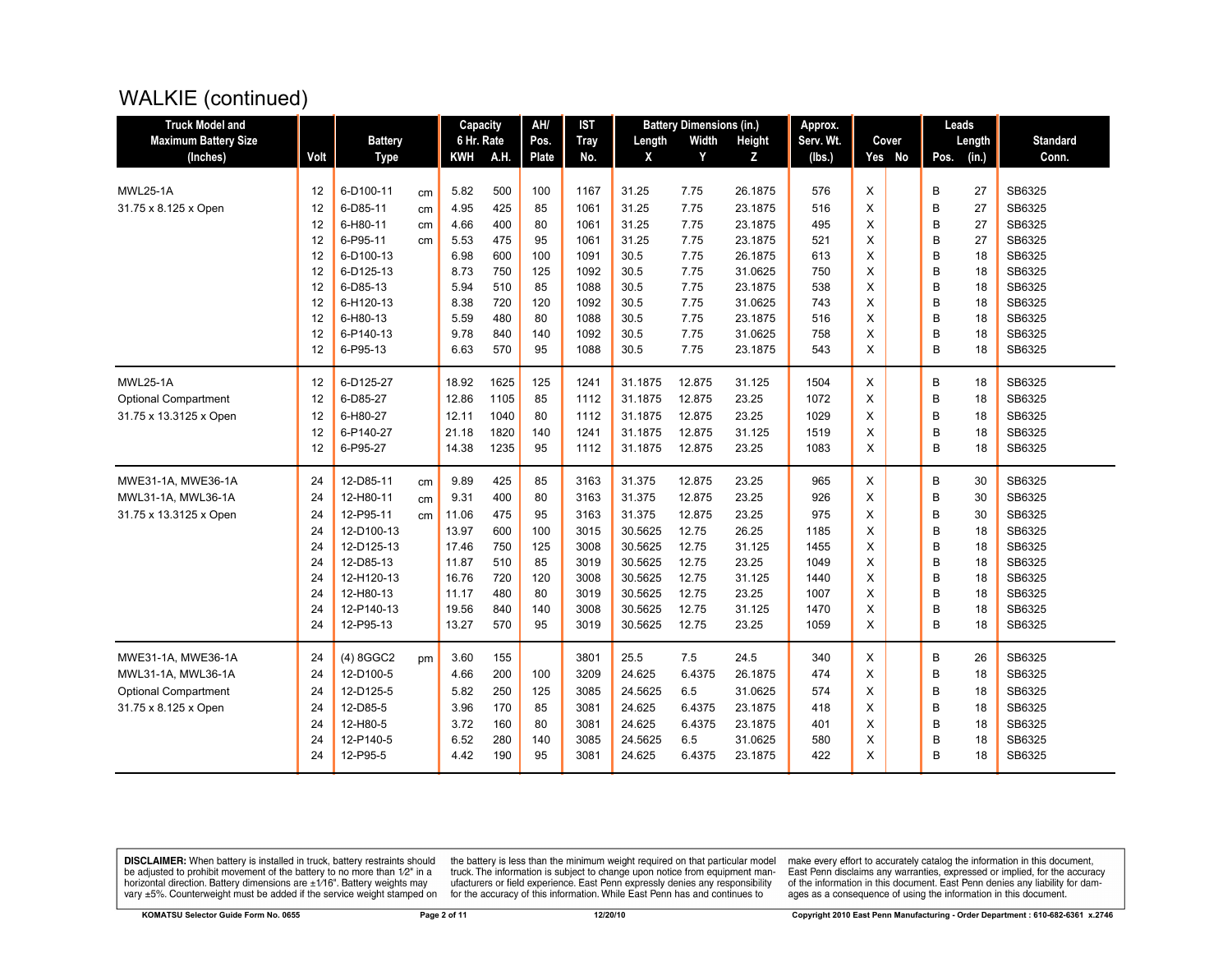# WALKIE (continued)

| <b>Truck Model and</b><br><b>Maximum Battery Size</b><br>(Inches) | Volt | <b>Battery</b><br>Type |    | Capacity<br>6 Hr. Rate<br>KWH | A.H. | AH/<br>Pos.<br>Plate | <b>IST</b><br>Tray<br>No. | Length<br>X | <b>Battery Dimensions (in.)</b><br>Width<br>Y | Height<br>z | Approx.<br>Serv. Wt.<br>(lbs.) | Cover<br>Yes | No | Pos. | Leads<br>Length<br>(in.) | <b>Standard</b><br>Conn. |
|-------------------------------------------------------------------|------|------------------------|----|-------------------------------|------|----------------------|---------------------------|-------------|-----------------------------------------------|-------------|--------------------------------|--------------|----|------|--------------------------|--------------------------|
|                                                                   |      |                        |    |                               |      |                      |                           |             |                                               |             |                                |              |    |      |                          |                          |
| MWH10C-1A, MWH15-1A                                               | 24   | 12-D100-11             | cm | 11.64                         | 500  | 100                  | 3539                      | 31.375      | 12.875                                        | 26.25       | 1068                           | X            |    | B    | 30                       | SB6329                   |
| MWH15C-1A, MWH15R-1A                                              | 24   | 12-D85-11              | cm | 9.89                          | 425  | 85                   | 3163                      | 31.375      | 12.875                                        | 23.25       | 965                            | X            |    | B    | 30                       | SB6329                   |
| MWH20-1A, MWH20C-1A                                               | 24   | 12-H80-11              | cm | 9.31                          | 400  | 80                   | 3163                      | 31.375      | 12.875                                        | 23.25       | 926                            | X            |    | B    | 30                       | SB6329                   |
| 32.3125 x 13.3125 x Open                                          | 24   | 12-P95-11              | cm | 11.06                         | 475  | 95                   | 3163                      | 31.375      | 12.875                                        | 23.25       | 975                            | X            |    | B    | 30                       | SB6329                   |
|                                                                   | 24   | 12-D100-13             |    | 13.97                         | 600  | 100                  | 3015                      | 30.5625     | 12.75                                         | 26.25       | 1185                           | X            |    | В    | 20                       | SB6329                   |
|                                                                   | 24   | 12-D125-13             |    | 17.46                         | 750  | 125                  | 3008                      | 30.5625     | 12.75                                         | 31.125      | 1455                           | X            |    | B    | 20                       | SB6329                   |
|                                                                   | 24   | 12-D85-13              |    | 11.87                         | 510  | 85                   | 3019                      | 30.5625     | 12.75                                         | 23.25       | 1049                           | X            |    | B    | 20                       | SB6329                   |
|                                                                   | 24   | 12-H120-13             |    | 16.76                         | 720  | 120                  | 3008                      | 30.5625     | 12.75                                         | 31.125      | 1440                           | X            |    | B    | 20                       | SB6329                   |
|                                                                   | 24   | 12-H80-13              |    | 11.17                         | 480  | 80                   | 3019                      | 30.5625     | 12.75                                         | 23.25       | 1007                           | X            |    | B    | 20                       | SB6329                   |
|                                                                   | 24   | 12-P140-13             |    | 19.56                         | 840  | 140                  | 3008                      | 30.5625     | 12.75                                         | 31.125      | 1470                           | X            |    | B    | 20                       | SB6329                   |
|                                                                   | 24   | 12-P95-13              |    | 13.27                         | 570  | 95                   | 3019                      | 30.5625     | 12.75                                         | 23.25       | 1059                           | X            |    | В    | 20                       | SB6329                   |

pm - Powr-Mate includes on board charger.

cm - Charge-Mate includes on board charger.

H - Designates (H-Series battery type), Hydrasaver Product - Extended Watering Series.

#### **REACH**

| <b>Truck Model and</b><br><b>Maximum Battery Size</b>           |                        | <b>Battery</b>                                 | Capacity<br>6 Hr. Rate                |                           | AH/<br>Pos.                | <b>IST</b><br>Tray<br>No. | Length                              | <b>Battery Dimensions (in.)</b><br>Width | Height                             | Approx.<br>Serv. Wt.           | Yes | Cover<br>No |                     | Leads<br>Length         | <b>Standard</b><br>Conn.   |
|-----------------------------------------------------------------|------------------------|------------------------------------------------|---------------------------------------|---------------------------|----------------------------|---------------------------|-------------------------------------|------------------------------------------|------------------------------------|--------------------------------|-----|-------------|---------------------|-------------------------|----------------------------|
| (Inches)<br>FR15DR-2A<br>38.75 x 16.375 x 32                    | Volt<br>36<br>36<br>36 | Type<br>18-D125-13<br>18-H120-13<br>18-P140-13 | <b>KWH</b><br>26.19<br>25.14<br>29.33 | A.H.<br>750<br>720<br>840 | Plate<br>125<br>120<br>140 | 6005<br>6005<br>6005      | X.<br>37.8125<br>37.8125<br>37.8125 | 15.5625<br>15.5625<br>15.5625            | z<br>30.5625<br>30.5625<br>30.5625 | (Ibs.)<br>2168<br>2146<br>2190 |     | X<br>X<br>X | Pos.<br>C<br>C<br>C | (in.)<br>20<br>20<br>20 | SB6320<br>SB6320<br>SB6320 |
| FR15DR-2A<br><b>Optional Compartment</b><br>38.75 x 20.875 x 32 | 36<br>36<br>36         | 18-D125-17<br>18-H120-17<br>18-P140-17         | 34.92<br>33.52<br>39.11               | 1000<br>960<br>1120       | 125<br>120<br>140          | 6069<br>6069<br>6069      | 38.1875<br>38.1875<br>38.1875       | 20.0625<br>20.0625<br>20.0625            | 30.5625<br>30.5625<br>30.5625      | 2834<br>2806<br>2862           |     | X<br>X<br>X | C<br>C<br>C         | 20<br>20<br>20          | SB6320<br>SB6320<br>SB6320 |
| <b>FR15S-1A</b><br>38.75 x 14.5 x 32                            | 24<br>24<br>24         | 12-D125-17<br>12-H120-17<br>12-P140-17         | 23.28<br>22.35<br>26.07               | 1000<br>960<br>1120       | 125<br>120<br>140          | 3127<br>3127<br>3127      | 38.1875<br>38.1875<br>38.1875       | 13.5<br>13.5<br>13.5                     | 30.5625<br>30.5625<br>30.5625      | 1944<br>1925<br>1963           |     | X<br>X<br>X | C<br>C<br>С         | 20<br>20<br>20          | SB6322<br>SB6322<br>SB6322 |
| <b>FR15S-1A</b><br>38.75 x 14.5 x 32                            | 36<br>36<br>36         | 18-D125-11<br>18-H120-11<br>18-P140-11         | 21.83<br>20.95<br>24.44               | 625<br>600<br>700         | 125<br>120<br>140          | 6016<br>6016<br>6016      | 37.8125<br>37.8125<br>37.8125       | 13.3125<br>13.3125<br>13.3125            | 30.5625<br>30.5625<br>30.5625      | 1848<br>1830<br>1866           |     | X<br>X<br>X | C<br>C<br>C         | 20<br>20<br>20          | SB6322<br>SB6322<br>SB6322 |

**DISCLAIMER:** When battery is installed in truck, battery restraints should be adjusted to prohibit movement of the battery to no more than 1/2" in a be added in the behavior of the behavior of the behavior of the behavior of the behavior of the behavior of the behavior of the behavior of the service weight sharped on vary  $\pm$ 5%. Counterweight must be added if the ser

the battery is less than the minimum weight required on that particular model<br>truck. The information is subject to change upon notice from equipment manutacturers or field experience. East Penn expressly denies any responsibility for the accuracy of this information. While East Penn has and continues to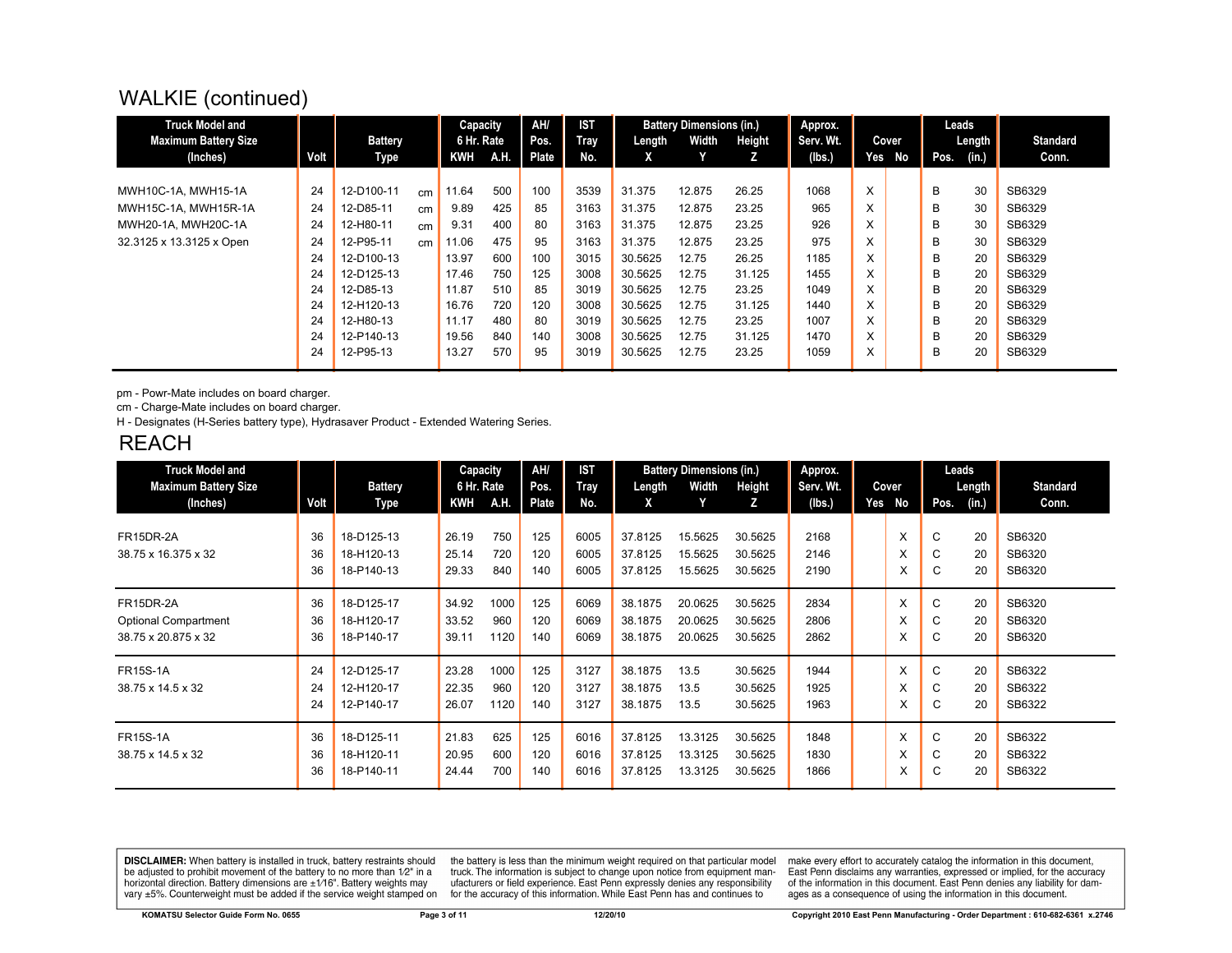# REACH (continued)

| <b>Truck Model and</b>                                                |                      |                                                      | Capacity                         |                            | AH/                      | IST                          |                                          | <b>Battery Dimensions (in.)</b> |                                       | Approx.                      |                  | Leads                 |                      |                                      |
|-----------------------------------------------------------------------|----------------------|------------------------------------------------------|----------------------------------|----------------------------|--------------------------|------------------------------|------------------------------------------|---------------------------------|---------------------------------------|------------------------------|------------------|-----------------------|----------------------|--------------------------------------|
| <b>Maximum Battery Size</b>                                           |                      | <b>Battery</b>                                       | 6 Hr. Rate                       |                            | Pos.                     | <b>Tray</b>                  | Length                                   | Width                           | Height                                | Serv. Wt.                    | Cover            |                       | Length               | <b>Standard</b>                      |
| (Inches)                                                              | Volt                 | <b>Type</b>                                          | <b>KWH</b>                       | A.H.                       | <b>Plate</b>             | No.                          | X                                        | Y                               | z                                     | (lbs.)                       | Yes No           | Pos.                  | (in.)                | Conn.                                |
| <b>FR15S-1A</b><br><b>Optional Compartment</b><br>38.75 x 16.5 x 32   | 24<br>24<br>24       | 12-D125-19<br>12-H120-19<br>12-P140-19               | 26.19<br>25.14<br>29.33          | 1125<br>1080<br>1260       | 125<br>120<br>140        | 3134<br>3134<br>3134         | 38.1875<br>38.1875<br>38.1875            | 15<br>15<br>15                  | 30.5625<br>30.5625<br>30.5625         | 2126<br>2105<br>2147         | X<br>X<br>X      | С<br>C<br>C           | 20<br>20<br>20       | SB6322<br>SB6322<br>SB6322           |
| <b>FR15S-1A</b><br><b>Optional Compartment</b><br>38.75 x 16.5 x 32   | 36<br>36<br>36       | 18-D125-13<br>18-H120-13<br>18-P140-13               | 26.19<br>25.14<br>29.33          | 750<br>720<br>840          | 125<br>120<br>140        | 6005<br>6005<br>6005         | 37.8125<br>37.8125<br>37.8125            | 15.5625<br>15.5625<br>15.5625   | 30.5625<br>30.5625<br>30.5625         | 2168<br>2146<br>2190         | X<br>X<br>X      | С<br>C<br>C           | 20<br>20<br>20       | SB6322<br>SB6322<br>SB6322           |
| <b>FR18S-2A</b><br>38.75 x 16.375 x 32                                | 24<br>24<br>24       | 12-D125-19<br>12-H120-19<br>12-P140-19               | 26.19<br>25.14<br>29.33          | 1125<br>1080<br>1260       | 125<br>120<br>140        | 3134<br>3134<br>3134         | 38.1875<br>38.1875<br>38.1875            | 15<br>15<br>15                  | 30.5625<br>30.5625<br>30.5625         | 2126<br>2105<br>2147         | X<br>X<br>X      | C<br>C<br>C           | 20<br>20<br>20       | SB6322<br>SB6322<br>SB6322           |
| <b>FR18S-2A</b><br>38.75 x 16.375 x 32                                | 36<br>36<br>36       | 18-D125-13<br>18-H120-13<br>18-P140-13               | 26.19<br>25.14<br>29.33          | 750<br>720<br>840          | 125<br>120<br>140        | 6005<br>6005<br>6005         | 37.8125<br>37.8125<br>37.8125            | 15.5625<br>15.5625<br>15.5625   | 30.5625<br>30.5625<br>30.5625         | 2168<br>2146<br>2190         | X<br>X<br>X      | C<br>C<br>$\mathsf C$ | 20<br>20<br>20       | SB6320<br>SB6320<br>SB6320           |
| <b>FR18S-2A</b><br><b>Optional Compartment</b><br>38.75 x 14.375 x 32 | 24<br>24<br>24       | 12-D125-15<br>12-H120-15<br>12-P140-15               | 20.37<br>19.56<br>22.81          | 875<br>840<br>980          | 125<br>120<br>140        | 3115<br>3115<br>3115         | 38.0625<br>38.0625<br>38.0625            | 11.875<br>11.875<br>11.875      | 30.5<br>30.5<br>30.5                  | 1677<br>1660<br>1694         | X<br>X<br>X      | С<br>C<br>C           | 20<br>20<br>20       | SB6322<br>SB6322<br>SB6322           |
| <b>FR18S-2A</b><br><b>Optional Compartment</b><br>38.75 x 14.375 x 32 | 36<br>36<br>36       | 18-D125-11<br>18-H120-11<br>18-P140-11               | 21.83<br>20.95<br>24.44          | 625<br>600<br>700          | 125<br>120<br>140        | 6016<br>6016<br>6016         | 37.8125<br>37.8125<br>37.8125            | 13.3125<br>13.3125<br>13.3125   | 30.5625<br>30.5625<br>30.5625         | 1848<br>1830<br>1866         | X<br>X<br>X      | C<br>C<br>C           | 20<br>20<br>20       | SB6320<br>SB6320<br>SB6320           |
| FR20S-1A, FR23S-1A<br>38.75 x 14.5 x 32                               | 24<br>24<br>24<br>24 | 12-D160-11<br>12-D125-17<br>12-H120-17<br>12-P140-17 | 18.62<br>23.28<br>22.35<br>26.07 | 800<br>1000<br>960<br>1120 | 160<br>125<br>120<br>140 | 3025<br>3127<br>3127<br>3127 | 35.0625<br>38.1875<br>38.1875<br>38.1875 | 13.1875<br>13.5<br>13.5<br>13.5 | 30.5<br>30.5625<br>30.5625<br>30.5625 | 1647<br>1944<br>1925<br>1963 | X<br>X<br>X<br>X | C<br>C<br>C<br>C      | 20<br>20<br>20<br>20 | SB6322<br>SB6322<br>SB6322<br>SB6322 |
| FR20S-1A, FR23S-1A<br>38.75 x 14.5 x 32                               | 36<br>36<br>36       | 18-D125-11<br>18-H120-11<br>18-P140-11               | 21.83<br>20.95<br>24.44          | 625<br>600<br>700          | 125<br>120<br>140        | 6016<br>6016<br>6016         | 37.8125<br>37.8125<br>37.8125            | 13.3125<br>13.3125<br>13.3125   | 30.5625<br>30.5625<br>30.5625         | 1848<br>1830<br>1866         | X<br>X<br>X      | C<br>C<br>C           | 20<br>20<br>20       | SB6320<br>SB6320<br>SB6320           |
| <b>FR20S-1A</b><br><b>Optional Compartment</b><br>38.75 x 16.5 x 32   | 36<br>36<br>36       | 18-D125-13<br>18-H120-13<br>18-P140-13               | 26.19<br>25.14<br>29.33          | 750<br>720<br>840          | 125<br>120<br>140        | 6005<br>6005<br>6005         | 37.8125<br>37.8125<br>37.8125            | 15.5625<br>15.5625<br>15.5625   | 30.5625<br>30.5625<br>30.5625         | 2168<br>2146<br>2190         | Х<br>X<br>X      | С<br>C<br>C           | 20<br>20<br>20       | SB6320<br>SB6320<br>SB6320           |

**DISCLAIMER:** When battery is installed in truck, battery restraints should be adjusted to prohibit movement of the battery to no more than  $12^v$  in a horizontal direction. Battery dimensions are  $\pm 1/16^v$ . Battery wei

the battery is less than the minimum weight required on that particular model<br>truck. The information is subject to change upon notice from equipment man-<br>ufacturers or field experience. East Penn expressly denies any respo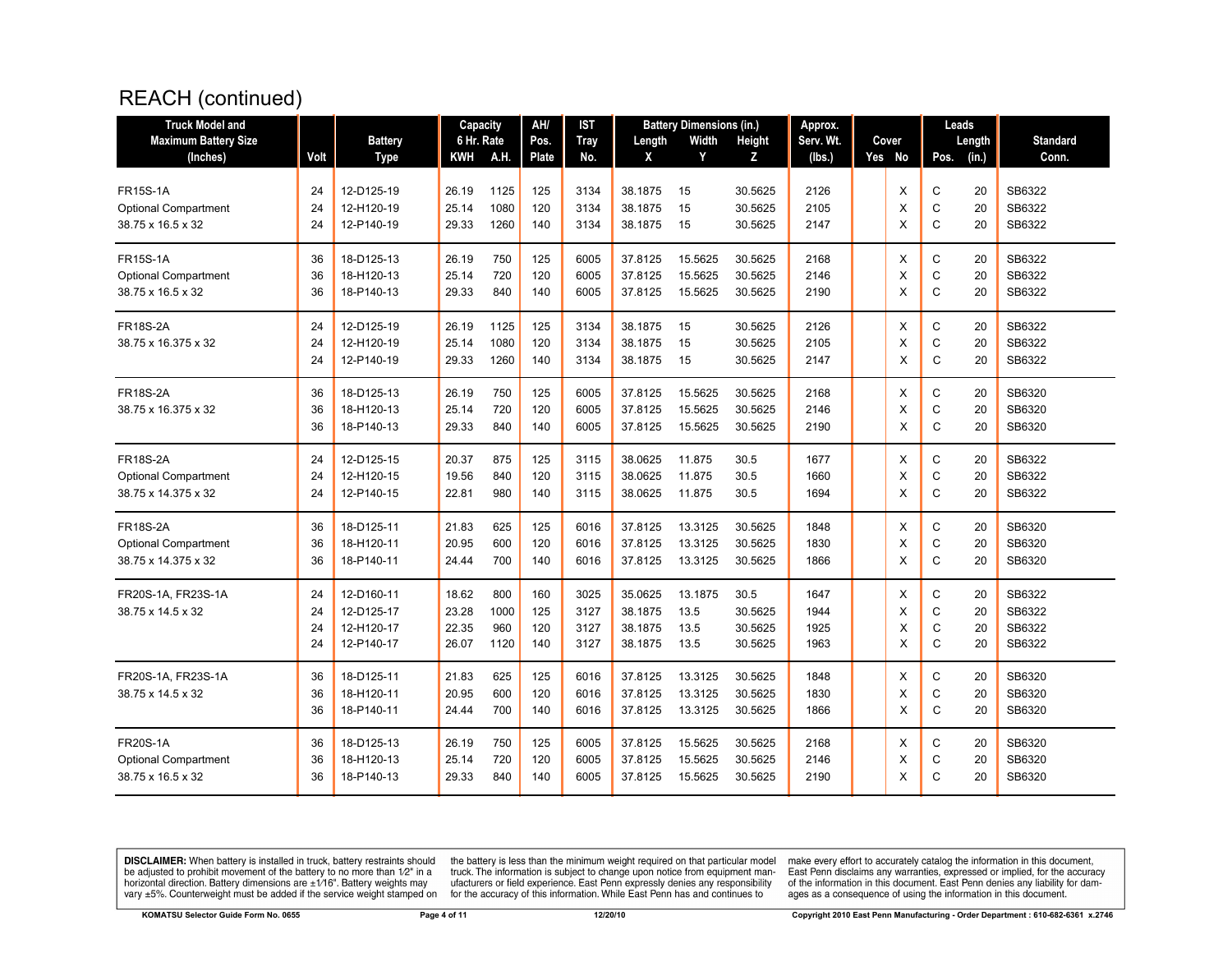### REACH (continued)

| <b>Truck Model and</b><br><b>Maximum Battery Size</b>             |                | <b>Battery</b>                         | Capacity<br>6 Hr. Rate  |                     | <b>AH</b><br>Pos. | <b>IST</b><br>Tray   | Length                        | <b>Battery Dimensions (in.)</b><br>Width | Height                        | Approx.<br>Serv. Wt. |     | Cover       | Leads                           | Length         | <b>Standard</b>            |
|-------------------------------------------------------------------|----------------|----------------------------------------|-------------------------|---------------------|-------------------|----------------------|-------------------------------|------------------------------------------|-------------------------------|----------------------|-----|-------------|---------------------------------|----------------|----------------------------|
| (Inches)                                                          | Volt           | Type                                   | <b>KWH</b>              | A.H.                | Plate             | No.                  | Χ                             |                                          | Z                             | (lbs.)               | Yes | No          | Pos.                            | (in.)          | Conn.                      |
| <b>FR23S-1A</b>                                                   | 36             | 18-D125-13                             | 26.19                   | 750                 | 125               | 6005                 | 37.8125                       | 15.5625                                  | 30.5625                       | 2168                 |     | X           | C                               | 20             | SB6320                     |
| <b>Optional Compartment</b><br>38.75 x 21 x 32                    | 36<br>36       | 18-H120-13<br>18-P140-13               | 25.14<br>29.33          | 720<br>840          | 120<br>140        | 6005<br>6005         | 37.8125<br>37.8125            | 15.5625<br>15.5625                       | 30.5625<br>30.5625            | 2146<br>2190         |     | v<br>X      | $\sim$<br>G<br>$\sim$<br>U      | 20<br>20       | SB6320<br>SB6320           |
| <b>FR23S-2A</b><br>38.75 x 16.5 x 32                              | 36<br>36<br>36 | 18-D125-13<br>18-H120-13<br>18-P140-13 | 26.19<br>25.14<br>29.33 | 750<br>720<br>840   | 125<br>120<br>140 | 6005<br>6005<br>6005 | 37.8125<br>37.8125<br>37.8125 | 15.5625<br>15.5625<br>15.5625            | 30.5625<br>30.5625<br>30.5625 | 2168<br>2146<br>2190 |     | X<br>v<br>X | C<br>$\sim$<br>◡<br>$\sim$<br>G | 20<br>20<br>20 | SB6320<br>SB6320<br>SB6320 |
| <b>FR23S-2A</b><br><b>Optional Compartment</b><br>38.75 x 21 x 32 | 36<br>36<br>36 | 18-D125-17<br>18-H120-17<br>18-P140-17 | 34.92<br>33.52<br>39.11 | 1000<br>960<br>1120 | 125<br>120<br>140 | 6069<br>6069<br>6069 | 38.1875<br>38.1875<br>38.1875 | 20.0625<br>20.0625<br>20.0625            | 30.5625<br>30.5625<br>30.5625 | 2834<br>2806<br>2862 |     | X<br>X<br>v | C<br>$\sim$<br>U<br>U           | 20<br>20<br>20 | SB6320<br>SB6320<br>SB6320 |

H - Designates (H-Series battery type), Hydrasaver Product - Extended Watering Series.

#### SIT DOWN RIDERS

| <b>Truck Model and</b>                         |      |                | Capacity   |      | AH/   | <b>IST</b>  |         | <b>Battery Dimensions (in.)</b> |         | Approx.   |        |      | Leads  |                 |
|------------------------------------------------|------|----------------|------------|------|-------|-------------|---------|---------------------------------|---------|-----------|--------|------|--------|-----------------|
| <b>Maximum Battery Size</b>                    |      | <b>Battery</b> | 6 Hr. Rate |      | Pos.  | <b>Tray</b> | Length  | Width                           | Height  | Serv. Wt. | Cover  |      | Length | <b>Standard</b> |
| (Inches)                                       | Volt | Type           | KWH        | A.H. | Plate | No.         | X       | Y                               | Z       | (lbs.)    | Yes No | Pos. | (in.)  | Conn.           |
| <b>FB07, FB08</b><br>27.1875 x 18.875 x 17.625 | 24   | 12-D45-15      | 7.33       | 315  | 45    | 3131        | 25.5625 | 17.5625                         | 14.8125 | 674       | X      | A    | 18     | SB6325          |
| FB10M, FB13M                                   | 24   | 12-D85-15      | 13.85      | 595  | 85    | 3056        | 35.0625 | 12.875                          | 22.625  | 1178      | X      | B    | 18     | SB6320          |
| 36.625 x 15.5 x 23.75                          | 24   | 12-H80-15      | 13.04      | 560  | 80    | 3056        | 35.0625 | 12.875                          | 22.625  | 1131      | X      | B    | 18     | SB6320          |
|                                                | 24   | 12-P95-15      | 15.48      | 665  | 95    | 3056        | 35.0625 | 12.875                          | 22.625  | 1190      | х      | В    | 18     | SB6320          |
| FB15M, FB18M                                   | 24   | 12-D85-25      | 23.75      | 1020 | 85    | 3076        | 38.1875 | 19.5                            | 22.6875 | 1970      | X      | B    | 18     | SB6320          |
| 38.75 x 19.75 x 23.75                          | 24   | 12-H80-25      | 22.35      | 960  | 80    | 3076        | 38.1875 | 19.5                            | 22.6875 | 1891      | X      | B    | 18     | SB6320          |
|                                                | 24   | 12-P95-25      | 26.54      | 1140 | 95    | 3076        | 38.1875 | 19.5                            | 22.6875 | 1990      | X      | В    | 18     | SB6320          |
| <b>FB15M</b>                                   | 36   | 18-D85-15      | 20.78      | 595  | 85    | 6002        | 38.1875 | 17.8125                         | 22.6875 | 1773      | X      | B    | 18     | SB6320          |
| 38.75 x 19.75 x 23.75                          | 36   | 18-H80-15      | 19.56      | 560  | 80    | 6002        | 38.1875 | 17.8125                         | 22.6875 | 1702      | X      | B    | 18     | SB6320          |
|                                                | 36   | 18-P95-15      | 23.22      | 665  | 95    | 6002        | 38.1875 | 17.8125                         | 22.6875 | 1791      | X      | В    | 18     | SB6320          |
| FB15SH-6, FB18SH-6                             | 36   | 18-D85-19      | 26.71      | 765  | 85    | 6226        | 34.9375 | 25.5625                         | 22.6875 | 2274      | X      | B    | 18     | SB6320          |
| 36.8125 x 26.8125 x 23                         | 36   | 18-H80-19      | 25.14      | 720  | 80    | 6226        | 34.9375 | 25.5625                         | 22.6875 | 2183      | X      | B    | 18     | SB6320          |
|                                                | 36   | 18-P95-19      | 29.86      | 855  | 95    | 6226        | 34.9375 | 25.5625                         | 22.6875 | 2297      | X      | B    | 18     | SB6320          |

**DISCLAIMER:** When battery is installed in truck, battery restraints should be adjusted to prohibit movement of the battery to no more than 1/2" in a be added in the behavior of the behavior of the behavior of the behavior of the behavior of the behavior of the behavior of the behavior of the service weight sharped on vary  $\pm$ 5%. Counterweight must be added if the ser

the battery is less than the minimum weight required on that particular model<br>truck. The information is subject to change upon notice from equipment manufacturers or field experience. East Penn expressly denies any responsibility for the accuracy of this information. While East Penn has and continues to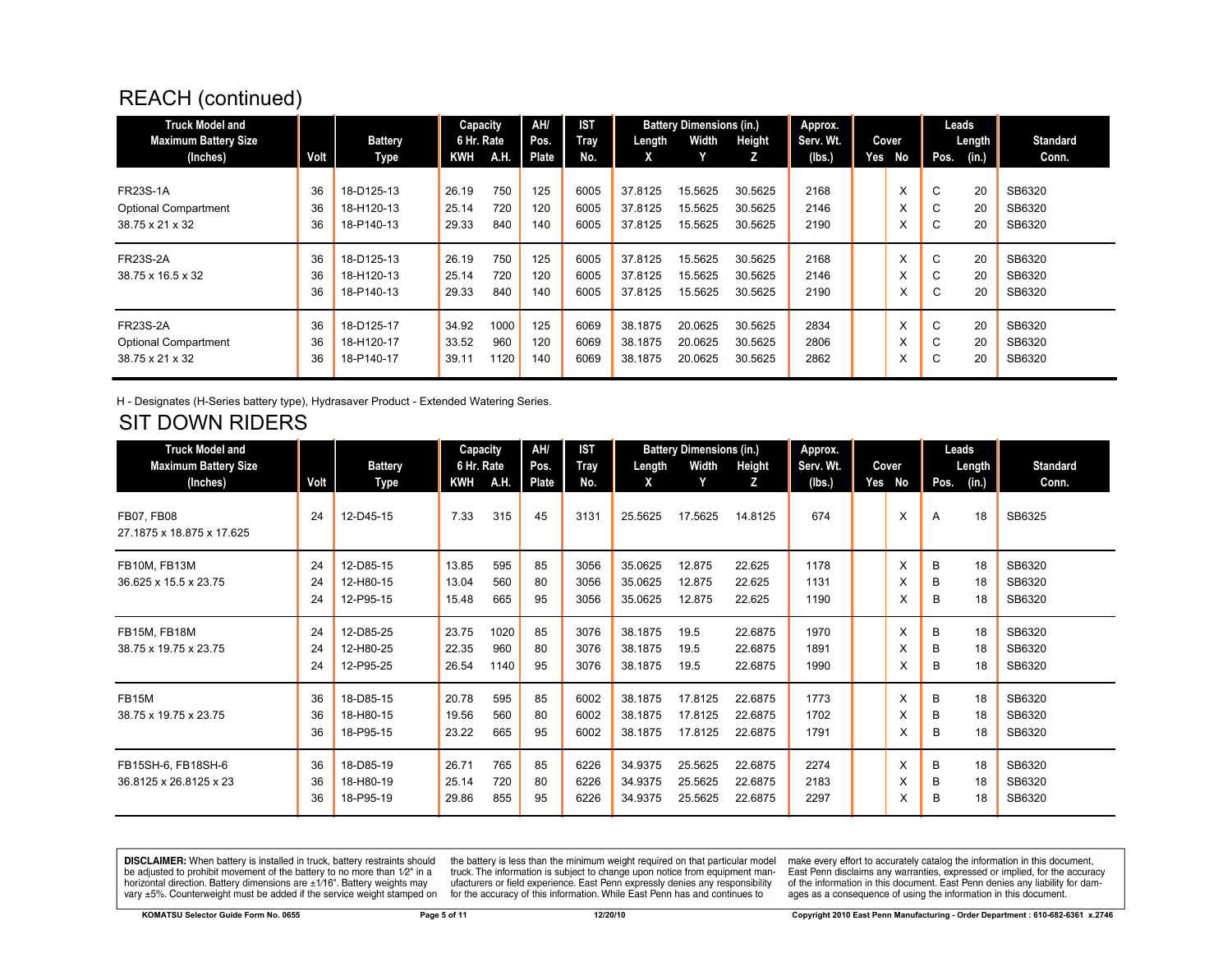| <b>Truck Model and</b>                                            |                |                                     | Capacity                |                      | AH/            | IST                  |                               | <b>Battery Dimensions (in.)</b> |                               | Approx.              |             | Leads                         |                            |
|-------------------------------------------------------------------|----------------|-------------------------------------|-------------------------|----------------------|----------------|----------------------|-------------------------------|---------------------------------|-------------------------------|----------------------|-------------|-------------------------------|----------------------------|
| <b>Maximum Battery Size</b>                                       |                | <b>Battery</b>                      | 6 Hr. Rate              |                      | Pos.           | <b>Tray</b>          | Length                        | Width                           | Height                        | Serv. Wt.            | Cover       | Length                        | <b>Standard</b>            |
| (Inches)                                                          | Volt           | <b>Type</b>                         | KWH                     | A.H.                 | <b>Plate</b>   | No.                  | X                             | Y                               | z                             | (lbs.)               | Yes No      | (in.)<br>Pos.                 | Conn.                      |
| FB15SH-6, FB18SH-6<br>36.8125 x 26.8125 x 23                      | 48<br>48<br>48 | 24-D85-15<br>24-H80-15<br>24-P95-15 | 27.70<br>26.07<br>30.96 | 595<br>560<br>665    | 85<br>80<br>95 | 7049<br>7049<br>7049 | 35.1875<br>35.1875<br>35.1875 | 25.5625<br>25.5625<br>25.5625   | 22.6875<br>22.6875<br>22.6875 | 2332<br>2239<br>2355 | х<br>X<br>X | В<br>18<br>B<br>18<br>B<br>18 | SB6320<br>SB6320<br>SB6320 |
| FB20SH-4, FB25SH-4<br>39.125 x 28 x 23.625                        | 36<br>36<br>36 | 18-D85-23<br>18-H80-23<br>18-P95-23 | 32.65<br>30.73<br>36.49 | 935<br>880<br>1045   | 85<br>80<br>95 | 6009<br>6009<br>6009 | 38.1875<br>38.1875<br>38.1875 | 26.9375<br>26.9375<br>26.9375   | 22.6875<br>22.6875<br>22.6875 | 2703<br>2595<br>2730 | X<br>Х<br>X | В<br>18<br>B<br>18<br>B<br>18 | SB6320<br>SB6320<br>SB6320 |
| FB20SH-4, FB25SH-4<br>39.125 x 28 x 23.625                        | 48<br>48<br>48 | 24-D85-17<br>24-H80-17<br>24-P95-17 | 31.66<br>29.80<br>35.39 | 680<br>640<br>760    | 85<br>80<br>95 | 7002<br>7002<br>7002 | 38.1875<br>38.1875<br>38.1875 | 26.6875<br>26.6875<br>26.6875   | 22.6875<br>22.6875<br>22.6875 | 2695<br>2587<br>2722 | X<br>X<br>X | B<br>18<br>B<br>18<br>B<br>18 | SB6320<br>SB6320<br>SB6320 |
| FB20SH-4, FB25SH-4<br><b>FB30SH-4</b><br>39.125 x 33.375 x 23.625 | 36<br>36<br>36 | 18-D85-27<br>18-H80-27<br>18-P95-27 | 38.59<br>36.32<br>43.13 | 1105<br>1040<br>1235 | 85<br>80<br>95 | 6026<br>6026<br>6026 | 38.1875<br>38.1875<br>38.1875 | 31.4375<br>31.4375<br>31.4375   | 22.6875<br>22.6875<br>22.6875 | 3144<br>3018<br>3175 | х<br>X<br>X | В<br>18<br>B<br>18<br>B<br>18 | SB6320<br>SB6320<br>SB6320 |
| FB20SH-4, FB25SH-4<br><b>FB30SH-4</b><br>39.125 x 33.375 x 23.625 | 48<br>48<br>48 | 24-D85-19<br>24-H80-19<br>24-P95-19 | 35.62<br>33.52<br>39.81 | 765<br>720<br>855    | 85<br>80<br>95 | 7003<br>7003<br>7003 | 38.1875<br>38.1875<br>38.1875 | 29.6875<br>29.6875<br>29.6875   | 22.6875<br>22.6875<br>22.6875 | 2984<br>2865<br>3014 | X<br>X<br>X | В<br>18<br>B<br>18<br>B<br>18 | SB6320<br>SB6320<br>SB6320 |
| FB20H2, FB25H2<br>39.8125 x 32.875 x 20.5                         | 36             | 18-D65-27                           | 29.51                   | 845                  | 65             | 6368                 | 38.1875                       | 31.4375                         | 20.0625                       | 2709                 | X           | B<br>18                       | SB6320                     |
| FB20H2, FB25H2<br>39.8125 x 32.875 x 20.5                         | 48             | 24-D65-19                           | 27.24                   | 585                  | 65             | 7041                 | 38.25                         | 29.75                           | 20.0625                       | 2564                 | X           | В<br>18                       | SB6320                     |
| FB30-2<br>39.5 x 32 x 23.3125                                     | 36<br>36<br>36 | 18-D85-27<br>18-H80-27<br>18-P95-27 | 38.59<br>36.32<br>43.13 | 1105<br>1040<br>1235 | 85<br>80<br>95 | 6026<br>6026<br>6026 | 38.1875<br>38.1875<br>38.1875 | 31.4375<br>31.4375<br>31.4375   | 22.6875<br>22.6875<br>22.6875 | 3144<br>3018<br>3175 | X<br>X<br>X | В<br>18<br>B<br>18<br>B<br>18 | SB6320<br>SB6320<br>SB6320 |
| FB30-2<br>39.5 x 32 x 23.3125                                     | 48<br>48<br>48 | 24-D85-19<br>24-H80-19<br>24-P95-19 | 35.62<br>33.52<br>39.81 | 765<br>720<br>855    | 85<br>80<br>95 | 7003<br>7003<br>7003 | 38.1875<br>38.1875<br>38.1875 | 29.6875<br>29.6875<br>29.6875   | 22.6875<br>22.6875<br>22.6875 | 2984<br>2865<br>3014 | Х<br>X<br>X | B<br>18<br>B<br>18<br>B<br>18 | SB6320<br>SB6320<br>SB6320 |
| FB10M-1, FB13M-1<br>38.875 x 17.6875 x 25.375                     | 36<br>36<br>36 | 18-D85-13<br>18-H80-13<br>18-P95-13 | 17.81<br>16.76<br>19.90 | 510<br>480<br>570    | 85<br>80<br>95 | 6062<br>6062<br>6062 | 37.6875<br>37.6875<br>37.6875 | 15.4375<br>15.4375<br>15.4375   | 22.625<br>22.625<br>22.625    | 1507<br>1447<br>1522 | Х<br>X<br>X | B<br>18<br>B<br>18<br>B<br>18 | SB6320<br>SB6320<br>SB6320 |

**DISCLAIMER:** When battery is installed in truck, battery restraints should be adjusted to prohibit movement of the battery to no more than  $1/2$ " in a horizontal direction. Battery dimensions are  $\pm 1/16$ ". Battery weig

the battery is less than the minimum weight required on that particular model<br>truck. The information is subject to change upon notice from equipment man-<br>ufacturers or field experience. East Penn expressly denies any respo for the accuracy of this information. While East Penn has and continues to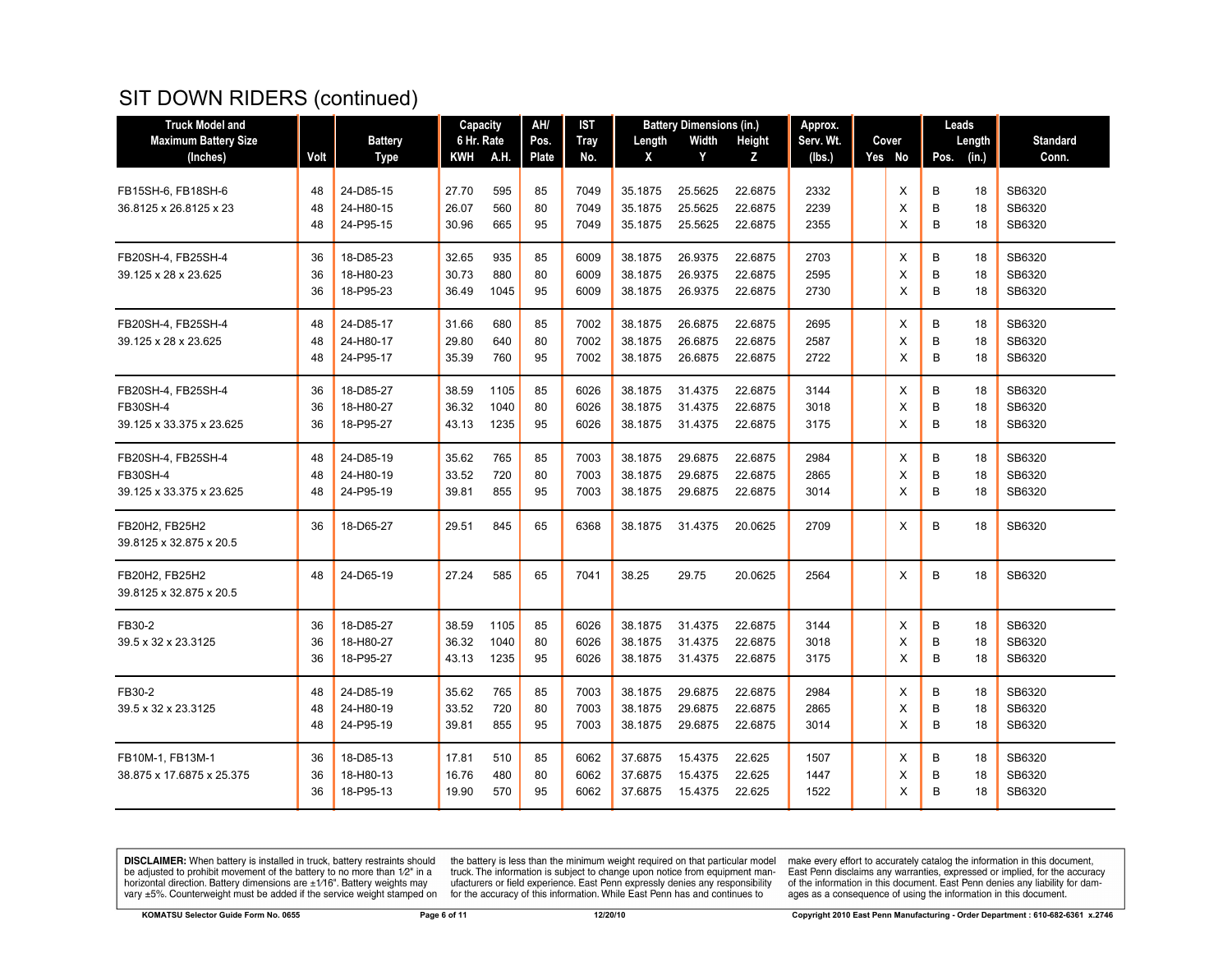| <b>Truck Model and</b>                                  |          |                        | <b>Capacity</b> |              | AH/      | <b>IST</b>   |                    | <b>Battery Dimensions (in.)</b> |                    | Approx.      |        | Leads                                      |          |                  |
|---------------------------------------------------------|----------|------------------------|-----------------|--------------|----------|--------------|--------------------|---------------------------------|--------------------|--------------|--------|--------------------------------------------|----------|------------------|
| <b>Maximum Battery Size</b>                             |          | <b>Battery</b>         | 6 Hr. Rate      |              | Pos.     | <b>Tray</b>  | Length             | Width                           | Height             | Serv. Wt.    | Cover  |                                            | Length   | <b>Standard</b>  |
| (Inches)                                                | Volt     | <b>Type</b>            | KWH             | A.H.         | Plate    | No.          | X                  | Y                               | Z                  | (lbs.)       | Yes No | Pos.                                       | (in.)    | Conn.            |
| FB10M-1, FB13M-1<br>38.875 x 17.6875 x 25.375           | 48<br>48 | 24-D85-9<br>24-H80-9   | 15.83<br>14.90  | 340<br>320   | 85<br>80 | 7151<br>7151 | 37.6875<br>37.6875 | 14.4375<br>14.4375              | 22.625<br>22.625   | 1422<br>1365 | Х<br>X | B<br>B                                     | 18<br>18 | SB6320<br>SB6320 |
|                                                         | 48       | 24-P95-9               | 17.69           | 380          | 95       | 7151         | 37.6875            | 14.4375                         | 22.625             | 1436         | X      | B                                          | 18       | SB6320           |
| FB13M-2                                                 | 24       | 12-D85-15              | 13.85           | 595          | 85       | 3056         | 35.0625            | 12.875                          | 22.625             | 1178         | X      | B                                          | 18       | SB6322           |
| 36.5625 x 17.0625 x 24                                  | 24<br>24 | 12-H80-15<br>12-P95-15 | 13.04<br>15.48  | 560<br>665   | 80<br>95 | 3056<br>3056 | 35.0625<br>35.0625 | 12.875<br>12.875                | 22.625<br>22.625   | 1131<br>1190 | X<br>X | B<br>B                                     | 18<br>18 | SB6322<br>SB6322 |
| <b>FB15M-2</b>                                          | 24       | 12-D85-25              | 23.75           | 1020         | 85       | 3076         | 38.1875            | 19.5                            | 22.6875            | 1970         | X      | B                                          | 18       | SB6322           |
| 39.125 x 21.75 x 24                                     | 24<br>24 | 12-H80-25<br>12-P95-25 | 22.35<br>26.54  | 960<br>1140  | 80<br>95 | 3076<br>3076 | 38.1875<br>38.1875 | 19.5<br>19.5                    | 22.6875<br>22.6875 | 1891<br>1990 | X<br>X | B<br>B                                     | 18<br>18 | SB6322<br>SB6322 |
| FB15M-2                                                 | 36       | 18-D85-17              | 23.75           | 680          | 85       | 6015         | 38.1875            | 20.0625                         | 22.6875            | 2045         | Х      | B                                          | 18       | SB6320           |
| 39.125 x 21.75 x 24                                     | 36<br>36 | 18-H80-17<br>18-P95-17 | 22.35<br>26.54  | 640<br>760   | 80<br>95 | 6015<br>6015 | 38.1875<br>38.1875 | 20.0625<br>20.0625              | 22.6875<br>22.6875 | 1963<br>2065 | X<br>X | B<br>B                                     | 18<br>18 | SB6320<br>SB6320 |
| FB18M-2                                                 | 24       | 12-D85-27              | 25.72           | 1105         | 85       | 3149         | 38.1875            | 21                              | 22.6875            | 2116         | X      | В                                          | 18       | SB6322           |
| 39.125 x 21.75 x 24                                     | 24<br>24 | 12-H80-27<br>12-P95-27 | 24.21<br>28.75  | 1040<br>1235 | 80<br>95 | 3149<br>3149 | 38.1875<br>38.1875 | 21<br>21                        | 22.6875<br>22.6875 | 2031<br>2137 | X<br>X | B<br>B                                     | 18<br>18 | SB6322<br>SB6322 |
| FB18M-2                                                 | 36       | 18-D85-17              | 23.75           | 680          | 85       | 6015         | 38.1875            | 20.0625                         | 22.6875            | 2045         | Х      | B                                          | 18       | SB6320           |
| 39.125 x 21.75 x 24                                     | 36<br>36 | 18-H80-17<br>18-P95-17 | 22.35<br>26.54  | 640<br>760   | 80<br>95 | 6015<br>6015 | 38.1875<br>38.1875 | 20.0625<br>20.0625              | 22.6875<br>22.6875 | 1963<br>2065 | X<br>X | B<br>B                                     | 18<br>18 | SB6320<br>SB6320 |
| FB32SH-6                                                | 36       | 18-D85-31              | 44.52           | 1275         | 85       | 6164         | 38.1875            | 35.9375                         | 22.6875            | 3619         | Х      | A & B                                      | 18       | SB6320           |
| 38.75 x 36.1875 x 23.75<br>Min. Battery Wt. - 3300 lbs. | 36<br>36 | 18-H80-31<br>18-P95-31 | 41.90<br>49.76  | 1200<br>1425 | 80<br>95 | 6164<br>6164 | 38.1875<br>38.1875 | 35.9375<br>35.9375              | 22.6875<br>22.6875 | 3474<br>3655 | X<br>X | A & B<br>$\mathsf A\mathbin{\&} \mathsf B$ | 18<br>18 | SB6320<br>SB6320 |
| FB32SH-6                                                | 48       | 24-D85-23              | 43.53           | 935          | 85       | 7059         | 38.1875            | 35.6875                         | 22.6875            | 3573         | X      | A & B                                      | 18       | SB6320           |
| 38.75 x 36.1875 x 23.75<br>Min. Battery Wt. - 3300 lbs. | 48<br>48 | 24-H80-23<br>24-P95-23 | 40.97<br>48.66  | 880<br>1045  | 80<br>95 | 7059<br>7059 | 38.1875<br>38.1875 | 35.6875<br>35.6875              | 22.6875<br>22.6875 | 3430<br>3609 | X<br>X | A & B<br>A & B                             | 18<br>18 | SB6320<br>SB6320 |
| <b>FB30SH-6</b>                                         | 36       | 18-D85-31              | 44.52           | 1275         | 85       | 6164         | 38.1875            | 35.9375                         | 22.6875            | 3619         | Х      | A & B                                      | 18       | SB6320           |
| 38.75 x 36.1875 x 23.75<br>Min. Battery Wt. - 3000 lbs. | 36<br>36 | 18-H80-31<br>18-P95-31 | 41.90<br>49.76  | 1200<br>1425 | 80<br>95 | 6164<br>6164 | 38.1875<br>38.1875 | 35.9375<br>35.9375              | 22.6875<br>22.6875 | 3474<br>3655 | X<br>X | A & B<br>A&B                               | 18<br>18 | SB6320<br>SB6320 |
| FB30SH-6                                                | 48       | 24-D85-23              | 43.53           | 935          | 85       | 7059         | 38.1875            | 35.6875                         | 22.6875            | 3573         | Х      | A & B                                      | 18       | SB6320           |
| 38.75 x 36.1875 x 23.75<br>Min. Battery Wt. - 3000 lbs. | 48<br>48 | 24-H80-23<br>24-P95-23 | 40.97<br>48.66  | 880<br>1045  | 80<br>95 | 7059<br>7059 | 38.1875<br>38.1875 | 35.6875<br>35.6875              | 22.6875<br>22.6875 | 3430<br>3609 | X<br>X | A & B<br>A & B                             | 18<br>18 | SB6320<br>SB6320 |

**DISCLAIMER:** When battery is installed in truck, battery restraints should be adjusted to prohibit movement of the battery to no more than  $12^v$  in a horizontal direction. Battery dimensions are  $\pm 1/16^v$ . Battery wei

the battery is less than the minimum weight required on that particular model<br>truck. The information is subject to change upon notice from equipment man-<br>ufacturers or field experience. East Penn expressly denies any respo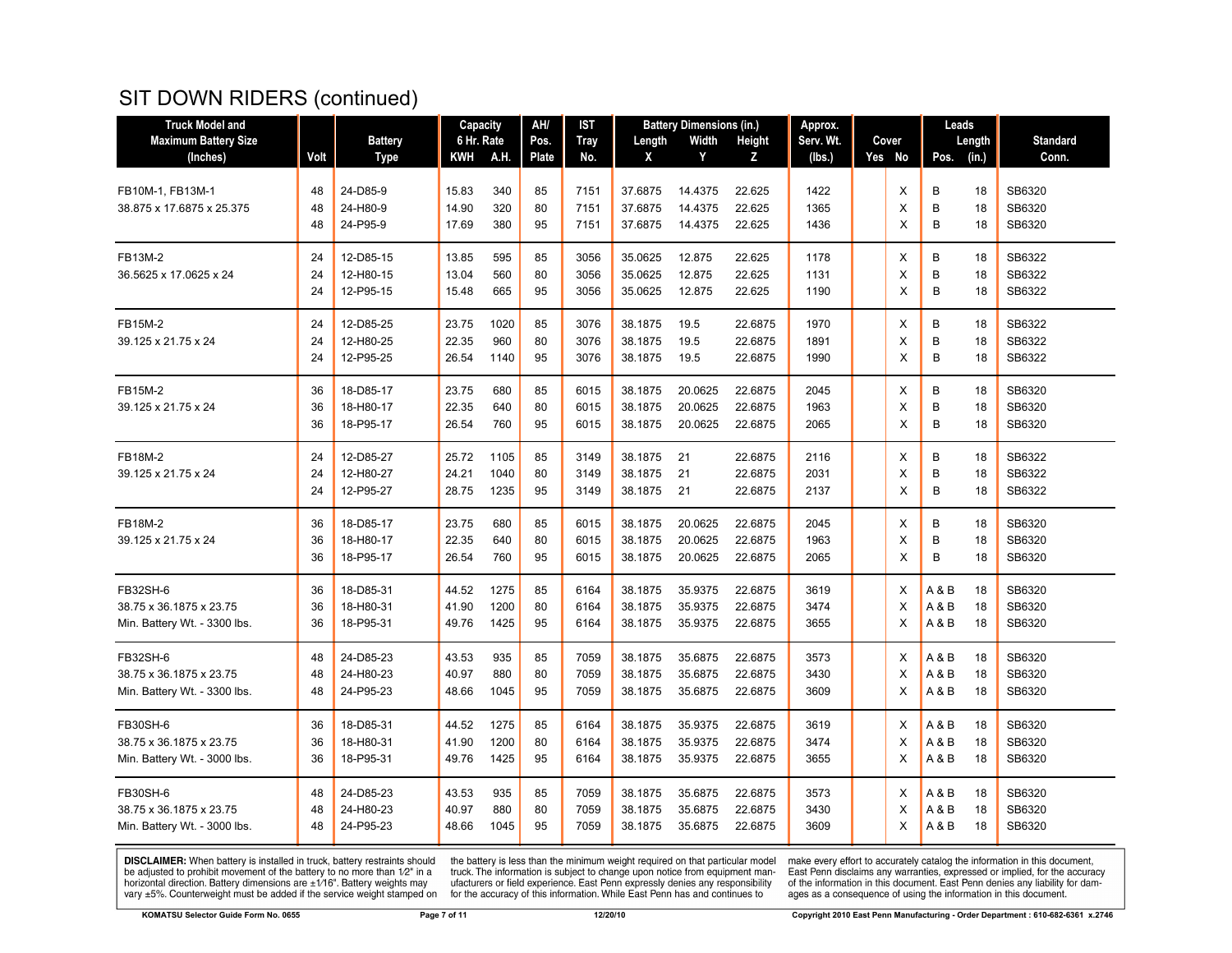| <b>Truck Model and</b>                 |      |                | Capacity       |             | AH/          | <b>IST</b>   |                    | <b>Battery Dimensions (in.)</b> |                    | Approx.      |        | Leads  |          |                 |
|----------------------------------------|------|----------------|----------------|-------------|--------------|--------------|--------------------|---------------------------------|--------------------|--------------|--------|--------|----------|-----------------|
| <b>Maximum Battery Size</b>            |      | <b>Battery</b> | 6 Hr. Rate     |             | Pos.         | <b>Tray</b>  | Length             | Width                           | Height             | Serv. Wt.    | Cover  |        | Length   | <b>Standard</b> |
| (Inches)                               | Volt | <b>Type</b>    | KWH            | <b>A.H.</b> | <b>Plate</b> | No.          | X                  | Y                               | Z                  | (lbs.)       | Yes No | Pos.   | (in.)    | Conn.           |
|                                        |      |                |                |             |              |              |                    |                                 |                    |              |        |        |          |                 |
| FB15SH-7, FB15SHH-7                    | 36   | 18-D85-19      | 26.71          | 765         | 85           | 6226         | 34.9375            | 25.5625                         | 22.6875            | 2274         | X      | A & B  | 14       | SB6320          |
| FB18SH-7, FB18SHH-7                    | 36   | 18-H80-19      | 25.14          | 720         | 80           | 6226         | 34.9375            | 25.5625                         | 22.6875            | 2183         | X      | A & B  | 14       | SB6320          |
| 36.1875 x 27 x 24.1875                 | 36   | 18-P95-19      | 29.86          | 855         | 95           | 6226         | 34.9375            | 25.5625                         | 22.6875            | 2297         | X      | A & B  | 14       | SB6320          |
| Min. Battery Wt. - 1940 lbs.           |      |                |                |             |              |              |                    |                                 |                    |              |        |        |          |                 |
| FB15SH-7, FB15SHH-7                    | 48   | 24-D85-15      | 27.70          | 595         | 85           | 7049         | 35.1875            | 25.5625                         | 22.6875            | 2332         | X      | A & B  | 14       | SB6320          |
| FB18SH-7, FB18SHH-7                    | 48   | 24-H80-15      | 26.07          | 560         | 80           | 7049         | 35.1875            | 25.5625                         | 22.6875            | 2239         | X      | A & B  | 14       | SB6320          |
| 36.1875 x 27 x 24.1875                 | 48   | 24-P95-15      | 30.96          | 665         | 95           | 7049         | 35.1875            | 25.5625                         | 22.6875            | 2355         | X      | A & B  | 14       | SB6320          |
| Min. Battery Wt. - 1940 lbs.           |      |                |                |             |              |              |                    |                                 |                    |              |        |        |          |                 |
| FB18MG-3, FB20M-3                      | 36   | 18-D85-21      | 29.68          | 850         | 85           | 6010         | 38.1875            | 24.5625                         | 22.6875            | 2466         | X      | B      | 14       | SB6320          |
| 39 x 25 x 24                           | 36   | 18-H80-21      | 27.94          | 800         | 80           |              | 38.1875            | 24.5625                         | 22.6875            | 2367         | X      | B      | 14       | SB6320          |
|                                        | 36   | 18-P95-21      |                | 950         | 95           | 6010<br>6010 |                    | 24.5625                         | 22.6875            | 2491         | X      | B      | 14       | SB6320          |
| Min. Battery Wt. - 2160 lbs.           |      |                | 33.17          |             |              |              | 38.1875            |                                 |                    |              |        |        |          |                 |
| FB18MG-3, FB20M-3                      | 48   | 24-D85-15      | 27.70          | 595         | 85           | 7031         | 38.1875            | 23.5625                         | 22.6875            | 2332         | X      | B      | 14       | SB6320          |
| 39 x 25 x 24                           | 48   | 24-H80-15      | 26.07          | 560         | 80           | 7031         | 38.1875            | 23.5625                         | 22.6875            | 2239         | X      | B      | 14       | SB6320          |
| Min. Battery Wt. - 2160 lbs.           | 48   | 24-P95-15      | 30.96          | 665         | 95           | 7031         | 38.1875            | 23.5625                         | 22.6875            | 2355         | X      | B      | 14       | SB6320          |
| FB15M-3, FB18M-3                       | 36   | 18-D85-17      | 23.75          | 680         | 85           | 6015         | 38.1875            | 20.0625                         | 22.6875            | 2045         | X      | B      | 14       | SB6320          |
| 38.75 x 21.25 x 24                     | 36   | 18-H80-17      | 22.35          | 640         | 80           | 6015         | 38.1875            | 20.0625                         | 22.6875            | 1963         | X      | B      | 14       | SB6320          |
| Min. Battery Wt. - 1570 lbs.           | 36   | 18-P95-17      | 26.54          | 760         | 95           | 6015         | 38.1875            | 20.0625                         | 22.6875            | 2065         | X      | B      | 14       | SB6320          |
|                                        |      | 24-D85-13      |                |             |              | 7017         |                    |                                 |                    |              |        |        |          | SB6320          |
| FB15M-3, FB18M-3<br>38.75 x 21.25 x 24 | 48   |                | 23.75<br>22.35 | 510<br>480  | 85<br>80     | 7017         | 37.8125<br>37.8125 | 20.5625<br>20.5625              | 22.6875<br>22.6875 | 2030<br>1949 | X<br>X | B<br>B | 14<br>14 | SB6320          |
|                                        | 48   | 24-H80-13      |                |             |              |              |                    |                                 |                    |              |        |        |          |                 |
| Min. Battery Wt. - 1570 lbs.           | 48   | 24-P95-13      | 26.54          | 570         | 95           | 7017         | 37.8125            | 20.5625                         | 22.6875            | 2050         | X      | B      | 14       | SB6320          |
| FB35ZSH-1, FB35ZSHH-1                  | 36   | 18-D85-33      | 47.49          | 1360        | 85           | 6065         | 38.1875            | 38.1875                         | 22.6875            | 3887         | X      | Α      | 18       | SB6320          |
| 45.25 x 39.5625 x 24                   | 36   | 18-H80-33      | 44.70          | 1280        | 80           | 6065         | 38.1875            | 38.1875                         | 22.6875            | 3732         | X      | A      | 18       | SB6320          |
| Min. Battery Wt. - 3490 lbs.           | 36   | 18-P95-33      | 53.08          | 1520        | 95           | 6065         | 38.1875            | 38.1875                         | 22.6875            | 3926         | X      | A      | 18       | SB6320          |
| FB35ZSH-1                              | 48   | 24-D85-29      | 55.41          | 1190        | 85           | 7067         | 44.6875            | 38.1875                         | 22.6875            | 4497         | X      | Α      | 18       | SB6320          |
| 45.25 x 39.5625 x 24                   | 48   | 24-H80-29      | 52.15          | 1120        | 80           | 7067         | 44.6875            | 38.1875                         | 22.6875            | 4317         | X      | Α      | 18       | SB6320          |
| Min. Battery Wt. - 3490 lbs.           | 48   | 24-P95-29      | 61.92          | 1330        | 95           | 7067         | 44.6875            | 38.1875                         | 22.6875            | 4542         | X      | A      | 18       | SB6320          |
| FB35ZSHH-1                             |      |                |                |             |              |              |                    |                                 |                    |              |        |        |          |                 |
| 45.3125 x 39.625 x 24                  |      |                |                |             |              |              |                    |                                 |                    |              |        |        |          |                 |
|                                        |      |                |                |             |              |              |                    |                                 |                    |              |        |        |          |                 |

**DISCLAIMER:** When battery is installed in truck, battery restraints should be adjusted to prohibit movement of the battery to no more than  $1/2$ " in a horizontal direction. Battery dimensions are  $\pm 1/16$ ". Battery weig

the battery is less than the minimum weight required on that particular model<br>truck. The information is subject to change upon notice from equipment man-<br>ufacturers or field experience. East Penn expressly denies any respo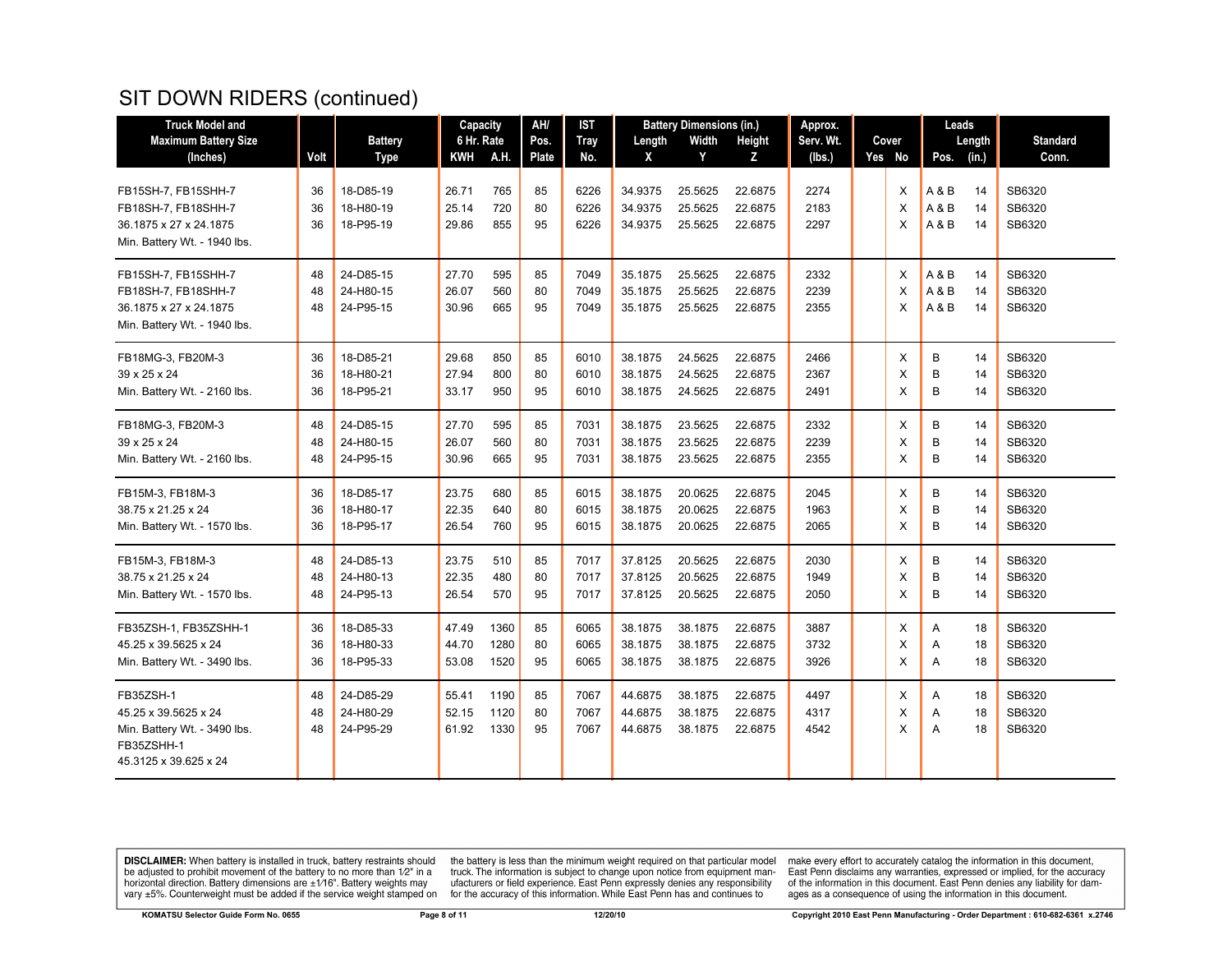| <b>Truck Model and</b>       |      |                              |            | Capacity   | AH/          | IST         |         | <b>Battery Dimensions (in.)</b> |         | Approx.   |        | Leads |        |                 |
|------------------------------|------|------------------------------|------------|------------|--------------|-------------|---------|---------------------------------|---------|-----------|--------|-------|--------|-----------------|
| <b>Maximum Battery Size</b>  |      | <b>Battery</b>               |            | 6 Hr. Rate | Pos.         | <b>Tray</b> | Length  | Width                           | Height  | Serv. Wt. | Cover  |       | Length | <b>Standard</b> |
| (Inches)                     | Volt | <b>Type</b>                  | <b>KWH</b> | A.H.       | <b>Plate</b> | No.         | X       | Y                               | z       | (lbs.)    | Yes No | Pos.  | (in.)  | Conn.           |
| FB35SH-1. FB35SHH-1          | 36   | 18-D85-33                    | 47.49      | 1360       | 85           | 6065        | 38.1875 | 38.1875                         | 22.6875 | 3887      | X      | A     | 18     | SB6320          |
| 45.25 x 39.5625 x 24         | 36   | 18-H80-33                    | 44.70      | 1280       | 80           | 6065        | 38.1875 | 38.1875                         | 22.6875 | 3732      | X      | A     | 18     | SB6320          |
| Min. Battery Wt. - 3585 lbs. | 36   | 18-P95-33                    | 53.08      | 1520       | 95           | 6065        | 38.1875 | 38.1875                         | 22.6875 | 3926      | X      | Α     | 18     | SB6320          |
| FB35SH-1, FB35SHH-1          | 48   | 24-D85-29                    | 55.41      | 1190       | 85           | 7067        | 44.6875 | 38.1875                         | 22.6875 | 4497      | X      | A     | 18     | SB6320          |
| 45.25 x 39.5625 x 24         | 48   | 24-H80-29                    | 52.15      | 1120       | 80           | 7067        | 44.6875 | 38.1875                         | 22.6875 | 4317      | X      | A     | 18     | SB6320          |
| Min. Battery Wt. - 3585 lbs. | 48   | 24-P95-29                    | 61.92      | 1330       | 95           | 7067        | 44.6875 | 38.1875                         | 22.6875 | 4542      | X      | A     | 18     | SB6320          |
| FB55SH-1, FB55SHH-1          | 36   | 36-D85-19<br>$^{\star\star}$ | 53.43      | 1530       | 85           | 8008        | 44.1875 | 38.1875                         | 22.6875 | 4422      | X      | A     | 18     | SB6320          |
| 45.25 x 39.5625 x 24         |      |                              |            |            |              |             |         |                                 |         |           |        |       |        |                 |
| Min. Battery Wt. - 4250 lbs. |      |                              |            |            |              |             |         |                                 |         |           |        |       |        |                 |
| FB55SH-1, FB55SHH-1          | 48   | 24-D85-29                    | 55.41      | 1190       | 85           | 7067        | 44.6875 | 38.1875                         | 22.6875 | 4497      | X      | Α     | 18     | SB6320          |
| 45.25 x 39.5625 x 24         | 48   | 24-H80-29                    | 52.15      | 1120       | 80           | 7067        | 44.6875 | 38.1875                         | 22.6875 | 4317      | X      | Α     | 18     | SB6320          |
| Min. Battery Wt. - 4250 lbs. | 48   | 24-P95-29                    | 61.92      | 1330       | 95           | 7067        | 44.6875 | 38.1875                         | 22.6875 | 4542      | X      | A     | 18     | SB6320          |
| FB55SHG-1, FB55SHHG-1        | 36   | 36-D85-19<br>$\star\star$    | 53.43      | 1530       | 85           | 8008        | 44.1875 | 38.1875                         | 22.6875 | 4422      | X      | A     | 18     | SB6320          |
| 45.25 x 43.0625 x 24         |      |                              |            |            |              |             |         |                                 |         |           |        |       |        |                 |
| Min. Battery Wt. - 4250 lbs. |      |                              |            |            |              |             |         |                                 |         |           |        |       |        |                 |
| FB55SHG-1, FB55SHHG-1        | 48   | 24-D85-31                    | 59.36      | 1275       | 85           | 7460        | 44.5625 | 42.75                           | 22.75   | 5013      | Х      | Α     | 18     | SB6320          |
| 45.25 x 43.0625 x 24         | 48   | 24-H80-31                    | 55.87      | 1200       | 80           | 7460        | 44.5625 | 42.75                           | 22.75   | 4812      | X      | Α     | 18     | SB6320          |
| Min. Battery Wt. - 4250 lbs. | 48   | 24-P95-31                    | 66.35      | 1425       | 95           | 7460        | 44.5625 | 42.75                           | 22.75   | 5063      | X      | A     | 18     | SB6320          |
| FB20SH-6, FB25SH-6           | 36   | 18-D85-23                    | 32.65      | 935        | 85           | 6009        | 38.1875 | 26.9375                         | 22.6875 | 2703      | X      | A & B | 18     | SB6320          |
| 38.8125 x 29.125 x 23.8125   | 36   | 18-H80-23                    | 30.73      | 880        | 80           | 6009        | 38.1875 | 26.9375                         | 22.6875 | 2595      | X      | A & B | 18     | SB6320          |
| Min. Battery Wt. - 2400 lbs. | 36   | 18-P95-23                    | 36.49      | 1045       | 95           | 6009        | 38.1875 | 26.9375                         | 22.6875 | 2730      | X      | A&B   | 18     | SB6320          |
| FB20SH-6, FB25SH-6           | 48   | 24-D85-17                    | 31.66      | 680        | 85           | 7002        | 38.1875 | 26.6875                         | 22.6875 | 2695      | X      | A & B | 18     | SB6320          |
| 38.8125 x 29.125 x 23.8125   | 48   | 24-H80-17                    | 29.80      | 640        | 80           | 7002        | 38.1875 | 26.6875                         | 22.6875 | 2587      | X      | A & B | 18     | SB6320          |
| Min. Battery Wt. - 2400 lbs. | 48   | 24-P95-17                    | 35.39      | 760        | 95           | 7002        | 38.1875 | 26.6875                         | 22.6875 | 2722      | X      | A & B | 18     | SB6320          |
| FB20SHG-6, FB25SHG-6         | 36   | 18-D85-31                    | 44.52      | 1275       | 85           | 6164        | 38.1875 | 35.9375                         | 22.6875 | 3619      | X      | A & B | 18     | SB6320          |
| 38.8125 x 36.25 x 23.8125    | 36   | 18-H80-31                    | 41.90      | 1200       | 80           | 6164        | 38.1875 | 35.9375                         | 22.6875 | 3474      | X      | A & B | 18     | SB6320          |
| Min. Battery Wt. - 3000 lbs. | 36   | 18-P95-31                    | 49.76      | 1425       | 95           | 6164        | 38.1875 | 35.9375                         | 22.6875 | 3655      | X      | A & B | 18     | SB6320          |

**DISCLAIMER:** When battery is installed in truck, battery restraints should be adjusted to prohibit movement of the battery to no more than  $1/2$ " in a horizontal direction. Battery dimensions are  $\pm 1/16$ ". Battery weig

the battery is less than the minimum weight required on that particular model<br>truck. The information is subject to change upon notice from equipment man-<br>ufacturers or field experience. East Penn expressly denies any respo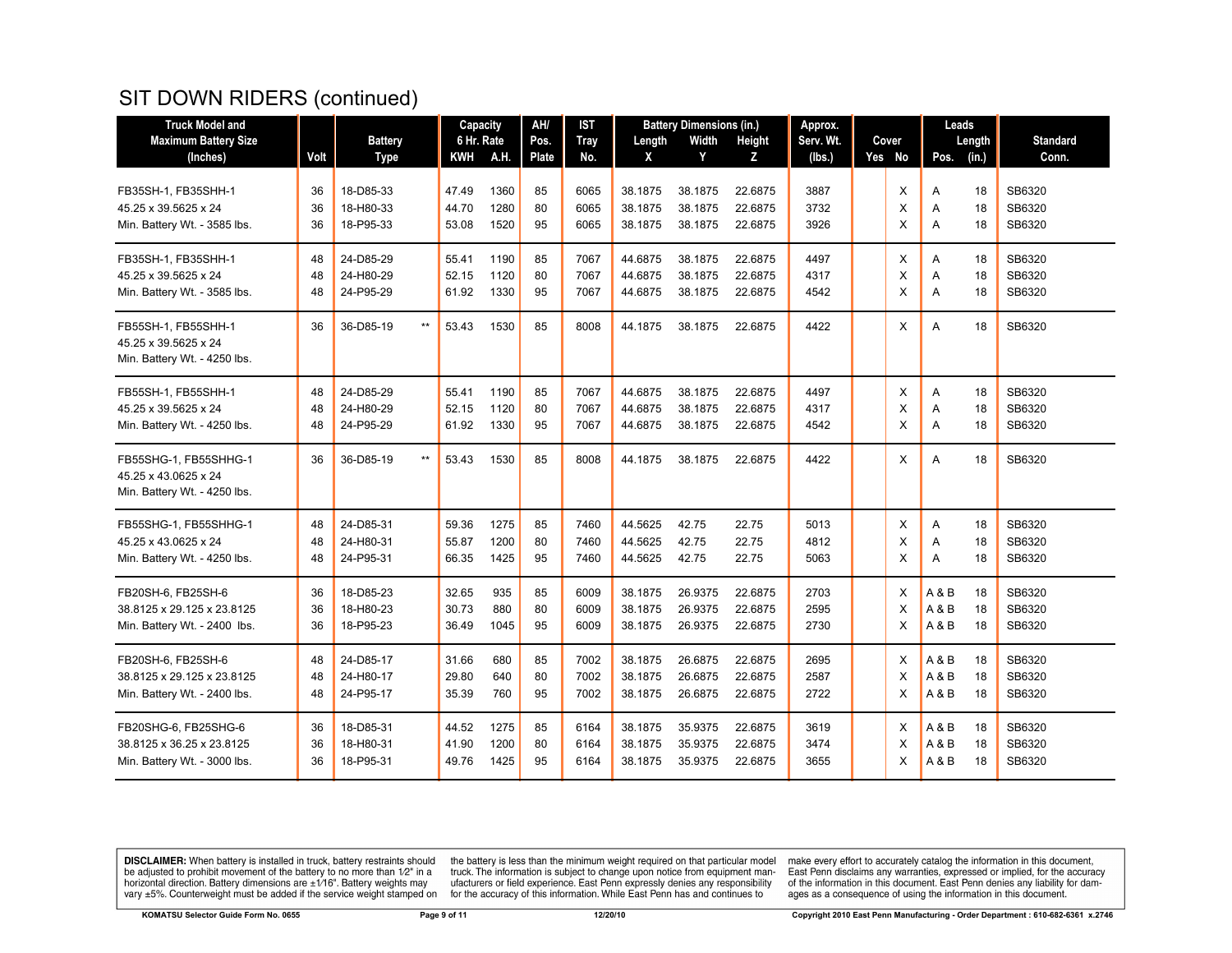| <b>Truck Model and</b>                                                         |                |                                     |      | Capacity                |                      | AH/            | <b>IST</b>           |                               | <b>Battery Dimensions (in.)</b> |                               | Approx.              |             | Leads       |                |                            |
|--------------------------------------------------------------------------------|----------------|-------------------------------------|------|-------------------------|----------------------|----------------|----------------------|-------------------------------|---------------------------------|-------------------------------|----------------------|-------------|-------------|----------------|----------------------------|
| <b>Maximum Battery Size</b>                                                    |                | <b>Battery</b>                      |      | 6 Hr. Rate              |                      | Pos.           | Tray                 | Length                        | Width                           | Height                        | Serv. Wt.            | Cover       |             | Length         | <b>Standard</b>            |
| (Inches)                                                                       | Volt           | Type                                |      | KWH                     | A.H.                 | Plate          | No.                  | X.                            | Y                               | z                             | (Ibs.)               | Yes No      | Pos.        | (in.)          | Conn.                      |
| FB20SHG-6, FB25SHG-6                                                           | 48             | 24-D85-23                           |      | 43.53                   | 935                  | 85             | 7059                 | 38.1875                       | 35.6875                         | 22.6875                       | 3573                 | X           | A & B       | 18             | SB6320                     |
| 38.8125 x 36.25 x 23.8125                                                      | 48             | 24-H80-23                           |      | 40.97                   | 880                  | 80             | 7059                 | 38.1875                       | 35.6875                         | 22.6875                       | 3430                 | X           | A&B         | 18             | SB6320                     |
| Min. Battery Wt. - 3000 lbs.                                                   | 48             | 24-P95-23                           |      | 48.66                   | 1045                 | 95             | 7059                 | 38.1875                       | 35.6875                         | 22.6875                       | 3609                 | X           | A&B         | 18             | SB6320                     |
| FB45SH-1, FB45SHH-1<br>45.3125 x 39.625 x 24<br>Min. Battery Wt. - 3450 lbs.   | 36             | 36-D85-19                           | $**$ | 53.43                   | 1530                 | 85             | 8008                 | 44.1875                       | 38.1875                         | 22.6875                       | 4422                 | X           | A           | 18             | SB6320                     |
| FB45SH-1, FB45SHH-1<br>45.3125 x 39.625 x 24<br>Min. Battery Wt. - 3450 lbs.   | 48<br>48<br>48 | 24-D85-29<br>24-H80-29<br>24-P95-29 |      | 55.41<br>52.15<br>61.92 | 1190<br>1120<br>1330 | 85<br>80<br>95 | 7067<br>7067<br>7067 | 44.6875<br>44.6875<br>44.6875 | 38.1875<br>38.1875<br>38.1875   | 22.6875<br>22.6875<br>22.6875 | 4497<br>4317<br>4542 | X<br>X<br>X | A<br>A<br>A | 18<br>18<br>18 | SB6320<br>SB6320<br>SB6320 |
| FB45SHG-1. FB45SHHG-1<br>45.3125 x 43.125 x 24<br>Min. Battery Wt. - 3450 lbs. | 36             | 36-D85-19                           | $**$ | 53.43                   | 1530                 | 85             | 8008                 | 44.1875                       | 38.1875                         | 22.6875                       | 4422                 | X           | A           | 18             | SB6320                     |
| FB45SHG-1, FB45SHHG-1<br>45.3125 x 43.125 x 24<br>Min. Battery Wt. - 3450 lbs. | 48<br>48<br>48 | 24-D85-31<br>24-H80-31<br>24-P95-31 |      | 59.36<br>55.87<br>66.35 | 1275<br>1200<br>1425 | 85<br>80<br>95 | 7460<br>7460<br>7460 | 44.5625<br>44.5625<br>44.5625 | 42.75<br>42.75<br>42.75         | 22.75<br>22.75<br>22.75       | 5013<br>4812<br>5063 | X<br>X<br>X | A<br>A<br>A | 18<br>18<br>18 | SB6320<br>SB6320<br>SB6320 |

H - Designates (H-Series battery type), Hydrasaver Product - Extended Watering Series.

\*\* Twc (2) 18 cell batteries in one tray wired parallel. Consult factory before quoting.

# ORDER PICKER

| <b>Truck Model and</b>       |      |                | Capacity   |      | AH/          | <b>IST</b> | <b>Battery Dimensions (in.)</b> |         | Approx. |           |       | Leads |        |       |                 |
|------------------------------|------|----------------|------------|------|--------------|------------|---------------------------------|---------|---------|-----------|-------|-------|--------|-------|-----------------|
| <b>Maximum Battery Size</b>  |      | <b>Battery</b> | 6 Hr. Rate |      | Pos.         | Tray       | Length                          | Width   | Height  | Serv. Wt. | Cover |       | Length |       | <b>Standard</b> |
| (Inches)                     | Volt | Type           | KWH        | A.H. | <b>Plate</b> | No.        | X.                              |         | z       | (Ibs.)    | Yes   | No    | Pos.   | (in.) | Conn.           |
|                              |      |                |            |      |              |            |                                 |         |         |           |       |       |        |       |                 |
| MPF07-1A                     | 12   | 6-D85-13       | 5.94       | 510  | 85           | 1069       | 30.5625                         | 7.75    | 22.5625 | 578       |       | X     | B      | 18    | SB6320          |
| 32 x 8 x 25.5                | 12   | 6-H80-13       | 5.59       | 480  | 80           | 1069       | 30.5625                         | 7.75    | 22.5625 | 555       |       | v     | B      | 18    | SB6320          |
|                              | 12   | 6-P95-13       | 6.63       | 570  | 95           | 1069       | 30.5625                         | 7.75    | 22.5625 | 584       |       | Χ     | в      | 18    | SB6320          |
| MPF07-1A<br>32 x 13.5 x 26.5 | 24   | 12-D100-13     | 13.97      | 600  | 100          | 3104       | 30.5625                         | 12.75   | 25.625  | 1165      |       | X     | B      | 18    | SB6320          |
| <b>MPF15-1A</b>              | 24   | 12-D160-11     | 18.62      | 800  | 160          | 3025       | 35.0625                         | 13.1875 | 30.5    | 1647      |       | X     | B      | 18    | SB6322          |
| 36.25 x 13.875 x 31.5        | 24   | 12-D125-15     | 20.37      | 875  | 125          | 3036       | 35.0625                         | 12.875  | 30.5    | 1651      |       | ㅅ     | B      | 18    | SB6322          |
|                              | 24   | 12-H120-15     | 19.56      | 840  | 120          | 3036       | 35.0625                         | 12.875  | 30.5    | 1634      |       | x     | В      | 18    | SB6322          |
|                              | 24   | 12-P140-15     | 22.81      | 980  | 140          | 3036       | 35.0625                         | 12.875  | 30.5    | 1668      |       | ⋏     | в      | 18    | SB6322          |

**DISCLAIMER:** When battery is installed in truck, battery restraints should be adjusted to prohibit movement of the battery to no more than  $1/2$ " in a horizontal direction. Battery dimensions are  $\pm 1/16$ ". Battery weig

the battery is less than the minimum weight required on that particular model<br>truck. The information is subject to change upon notice from equipment manufacturers or field experience. East Penn expressly denies any responsibility for the accuracy of this information. While East Penn has and continues to